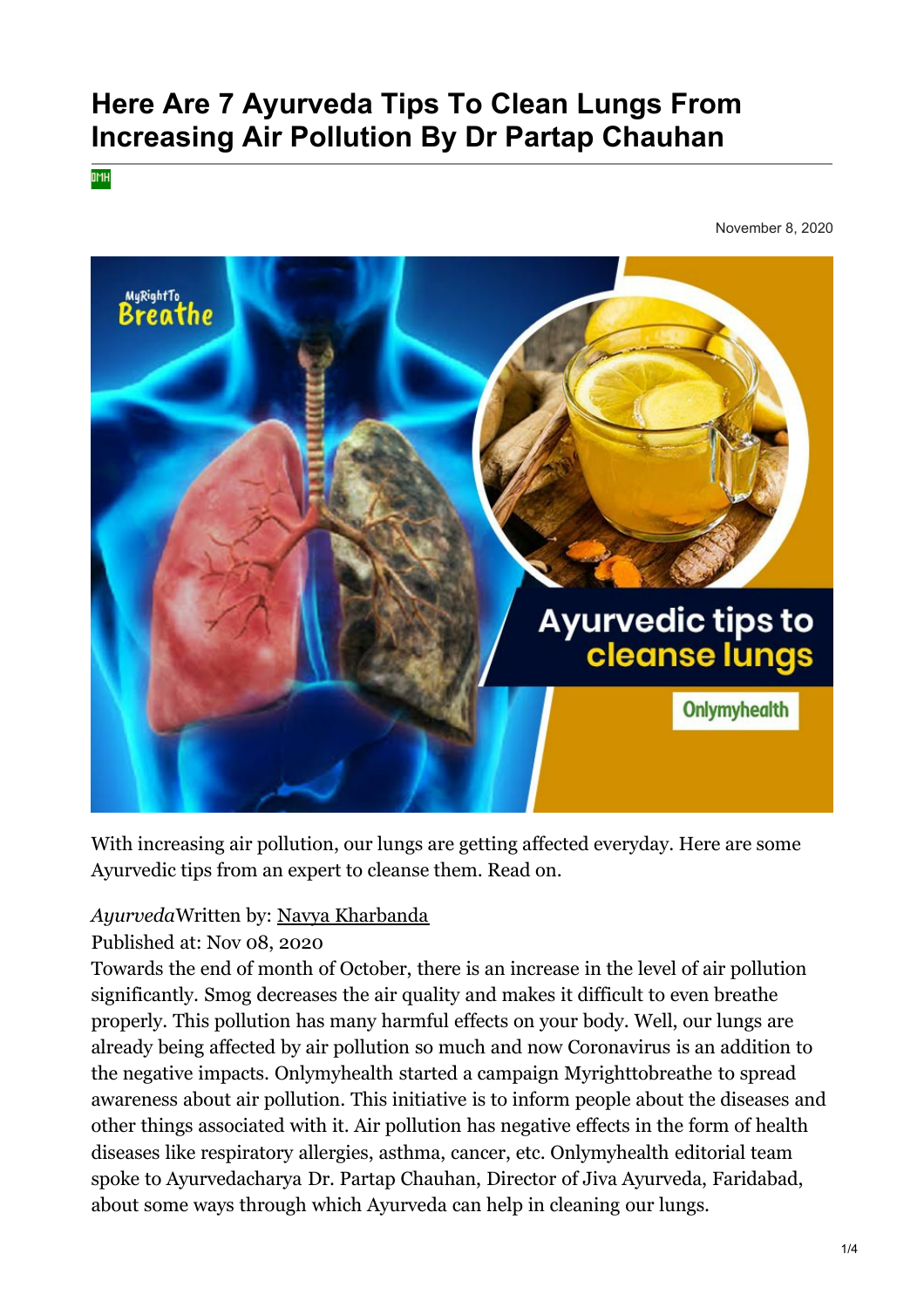

Breathing in air pollutants can be very harmful for your airways and even puts you at risk for lung cancer. That's when Ayurvedic treatments become beneficial. Dr. Partap Chauhan said, "There are two types of treatment in Ayurveda, basically Shodhana (detox therapy) that cleans the extra pollutants or toxic things from the body. And, Shamana Chikitsa that utilises the extra toxic things inside the body, for which internal medicine is given to balance in the body. It is also important to increase the immunity of the system that is being attacked." Here are 7 Ayurvedic tips to cleanse lungs:

#### **1. Sesame oil**

[Sesame oil](https://www.onlymyhealth.com/benefits-of-taking-sesame-oil-bath-1588763822) is very beneficial to clean the lungs. Just add two drops of oil in each nostril. This process cleans the nasal passage. In Ayurveda, this process is known as Nasya.

#### **2. Steaming**

You can add fresh mint leaves or peppermint for steaming. Otherwise, hot water steam is also good. In this method, inhaling water vapor to open the airways and help the lungs drain mucus.

#### **3. Ginger tea**

Ginger is known to be an ingredient that can be very helpful in making your immunity and your lungs stronger. You can sip ginger tea daily and enhance your health.

#### **4. Turmeric, dry ginger powder and cinnamon powder**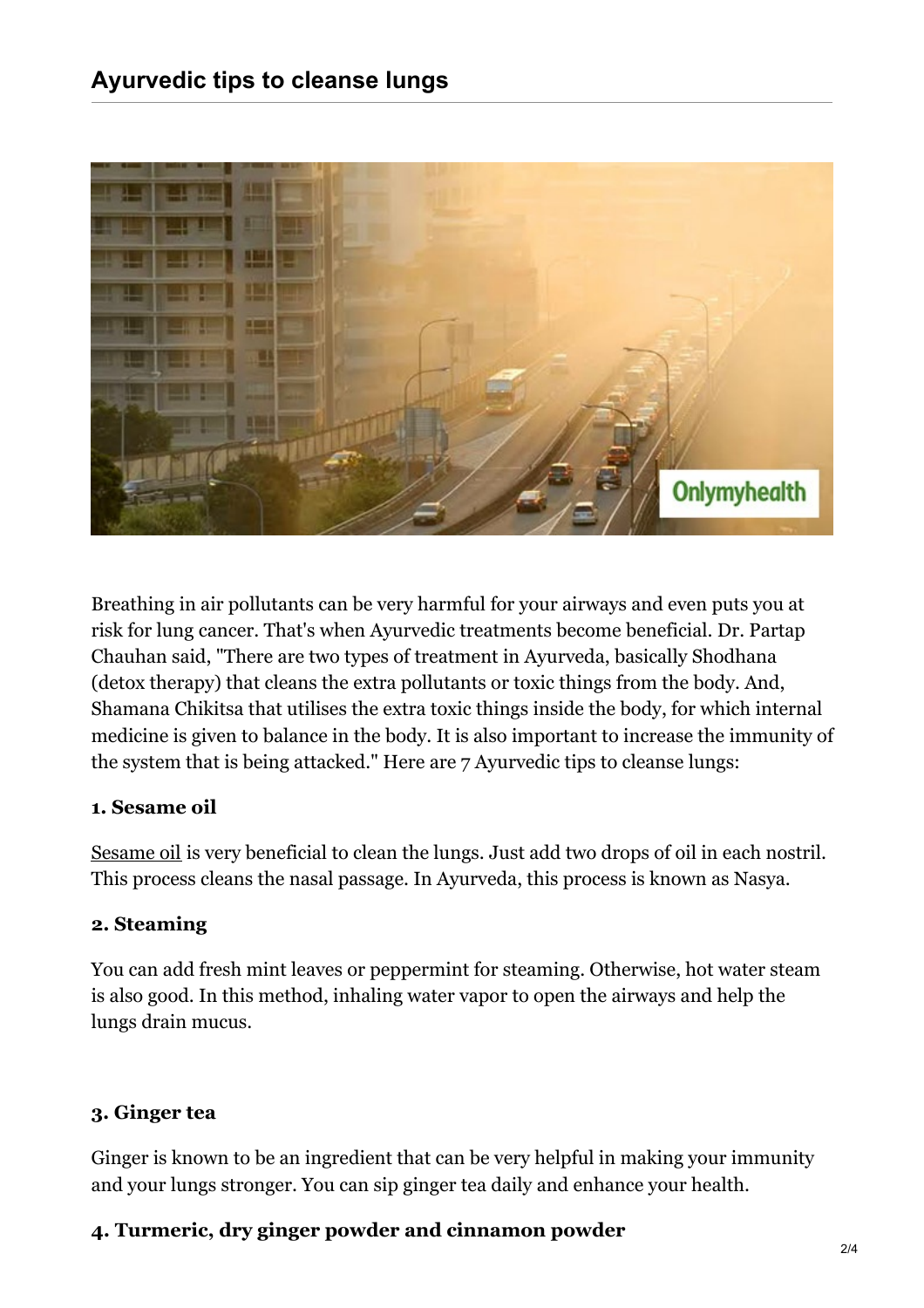Another effective way to cleanse your lungs is having turmeric, dry ginger and cinnamon powder everyday. All three mixed in equal quantities and having them in the morning and evening is quite good for the body. You can even mix them in water.



## **5. Pranayam**

Bhastrika and Kapal Bharti are very useful for your body. These pranayams can help in cleaning the lungs. It is advised that high blood pressure patients should do it at a slow pace, like 20-30 strokes.

## **6. Detox water**

Just take one litre water and put one teaspoon sauf, cumin seeds, coriander powder [and freshly chopped ginger. Boil in the water, filter it and fill it in a thermos. This detox](https://www.onlymyhealth.com/infused-water-for-detoxification-7-amazing-detox-water-recipes-for-you-1564578360) water is not only good for your lungs but can benefit your respiratory system too.

### **7. Honey**

Honey is very good in taste and can be consumed everyday. It helps in clearing the lungs with its many advantages like antioxidants and antimicrobial and antiinflammatory properties. It leaves a soothing taste on your tongue.